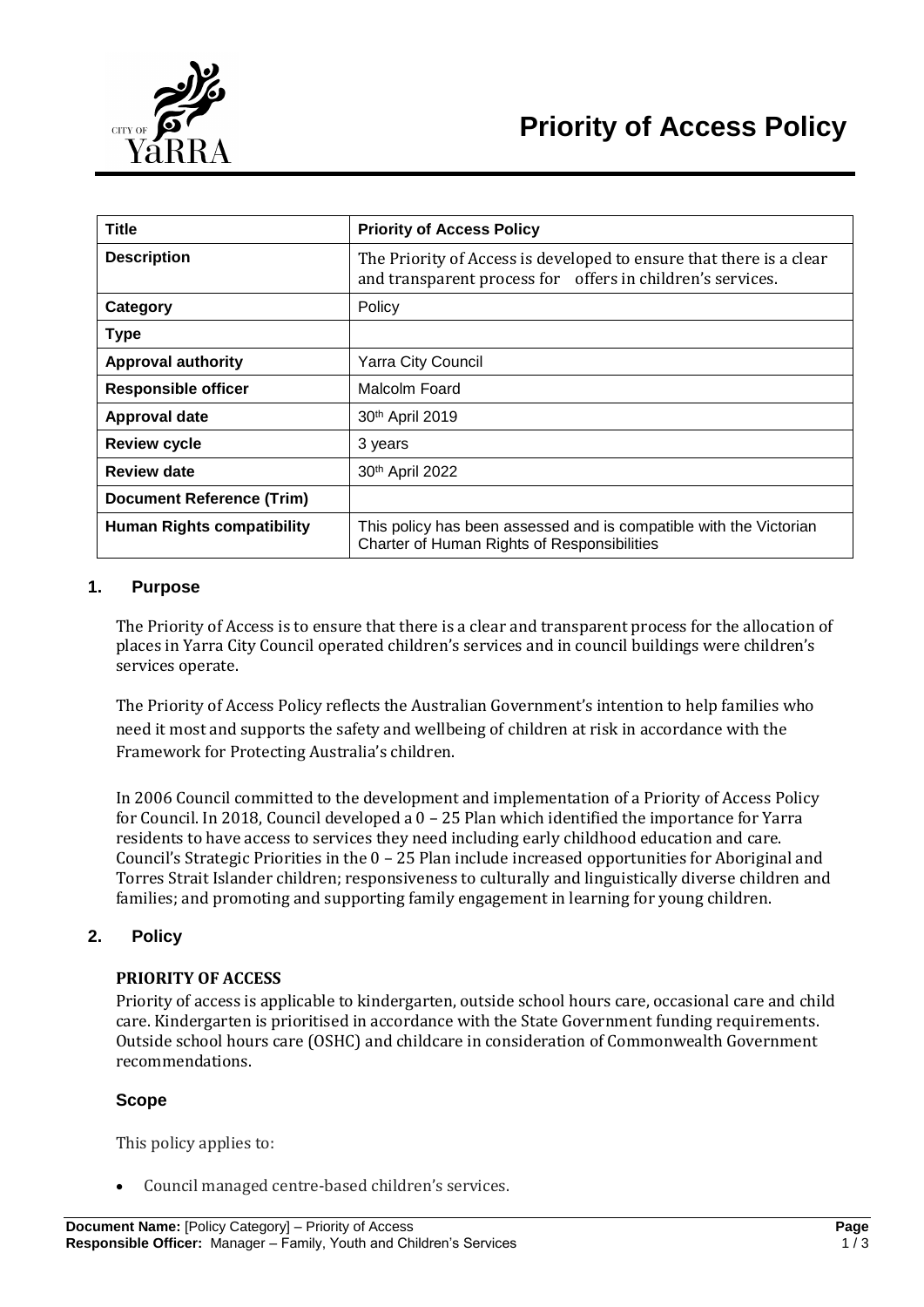



Service operating from a City of Yarra building

### **2.1 Childcare, Outside School Hours Care and Occasional Care Priority of Access**

- 1. A child at risk of serious abuse or neglect including:
	- a. children in receipt of additional childcare benefit;
	- b. children in Out of Home Care
	- c. children in situations of family violence
- 2. A child in need of priority care due to serious change of circumstances (e.g. death of an immediate family member, cancer treatment, loss of accommodation due to fire/natural disaster, court hearings)
- 3. A child of a single parent who satisfies, or of both parents who satisfy, the Child Care Subsidy activity test through work, training, volunteer and/or study.
- 4. Any other child.

Families that are meeting priority 1 and priority 2 and encouraged to contact children's services to discuss assistance directly with the team.

It should be noted that within each category priority will be given to the following children:

#### Tier 1:

Aboriginal and/or Torres Strait Islander children

Tier 2:

 Children with additional needs, defined as children who: require additional assistance in order to fully participate in kindergarten; require a combination of services which are individually planned; have an identified specific disability or developmental delay

Tier 3:

- Families which include a person with a disability diagnosis.
- Families which include a person who has a diagnosis of a chronic or serious health issue.

#### Tier 4:

- Children of single parents
- Families on low incomes as defined by the Child Care Subsidy highest subsidy threshold
- Asylum seeker and refugee children

#### Tier 5:

- Children whose family resides in Yarra
- Siblings of children enrolled in the same Yarra Children's Service

#### Tier 6:

Children whose family work or study in Yarra

# *2.2* **Priority of Access for funded kindergarten places:**

Placement in a funded year of kindergarten (in a program that is not eligible for Childcare Subsidy) must be allocated in line with the State Government Priority of Access Procedure.